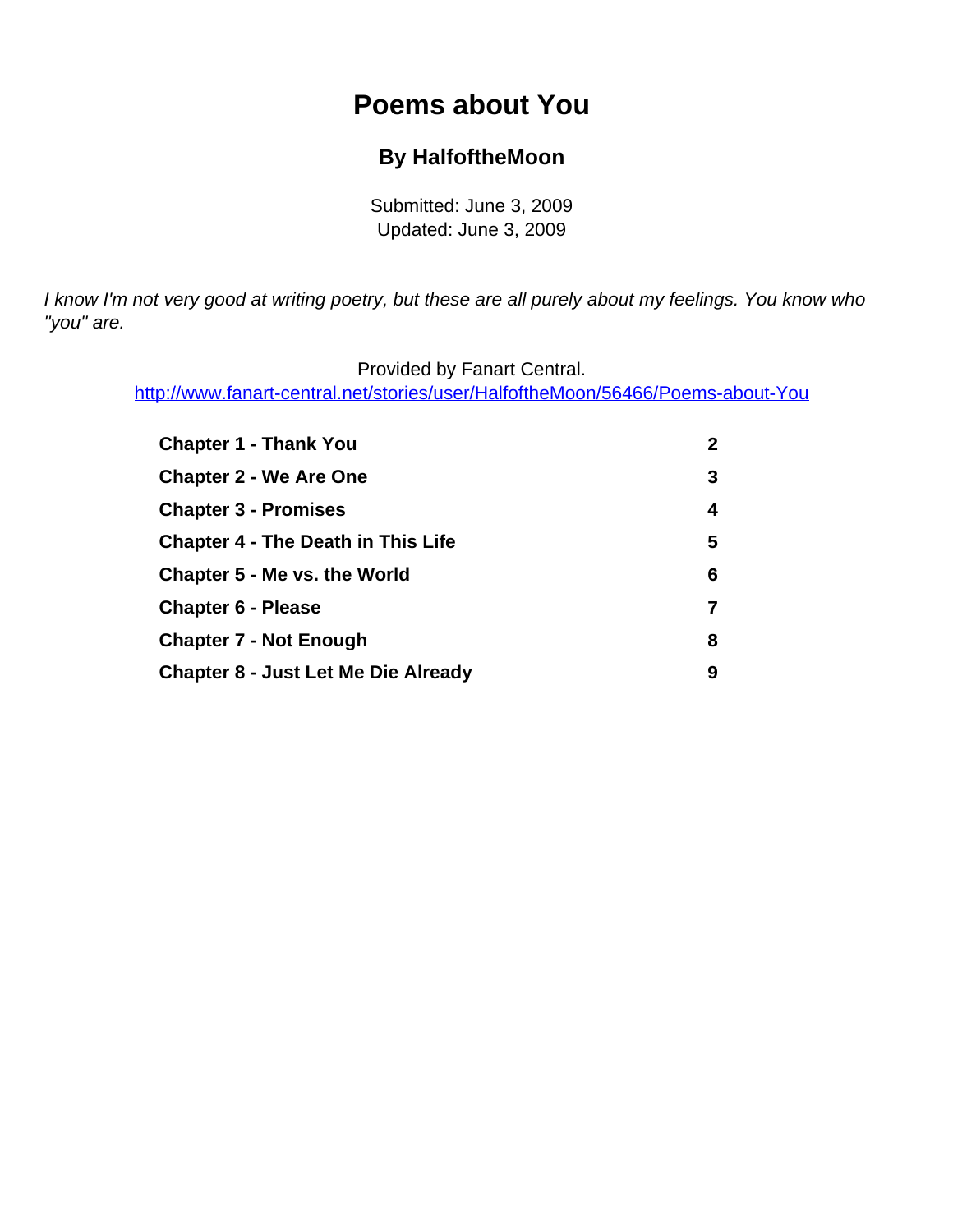## **1 - Thank You**

<span id="page-1-0"></span>Thank you for all you have given Thank you for the love you shared Thank you for the warmth you brought this heart For the flavor of your lips And the touch of your skin Thank you for the memories to cherish Thank you for the music in each moment Thank you for the promises to give these smiles For the silkiness of your voice And the tranquility of your breath Thank you for watching over me Thank you for bringing meaning to this life Thank you for teaching me its harshest lesson

\*\*\*\*\*

Obviously..it's just me thanking you for giving me the time of my life..and teaching me so much..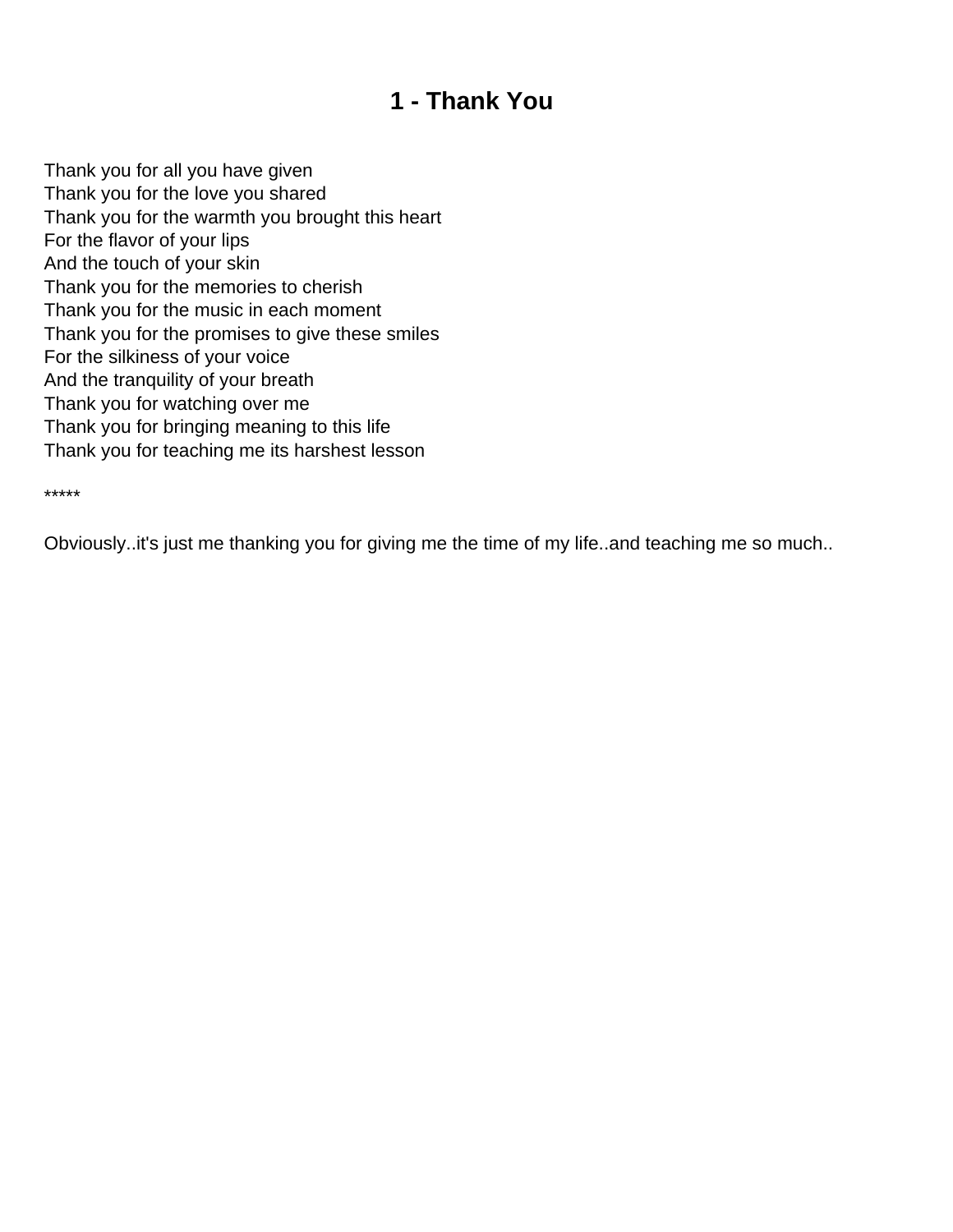### **2 - We Are One**

<span id="page-2-0"></span>Now that it's ended Now that he's not there A new beginning is forced upon her It isn't the emptiness Or the sorrow within It isn't the friends that surround her Or the value of life She knows of it and always will He's in each breath she takes And in each tear she cries He's in every word she speaks And in every pulse of her heart He's the wind in her hair And the cool rain that falls Though her eyes can no longer see him And though her ears can no longer hear him He never left her heart He is always with her And it gives her true courage to live What she knows is what she has And it's all she needs

\*\*\*\*\*

Was trying to just accept the fact that I was alone and that you'd always be with me even in "death"..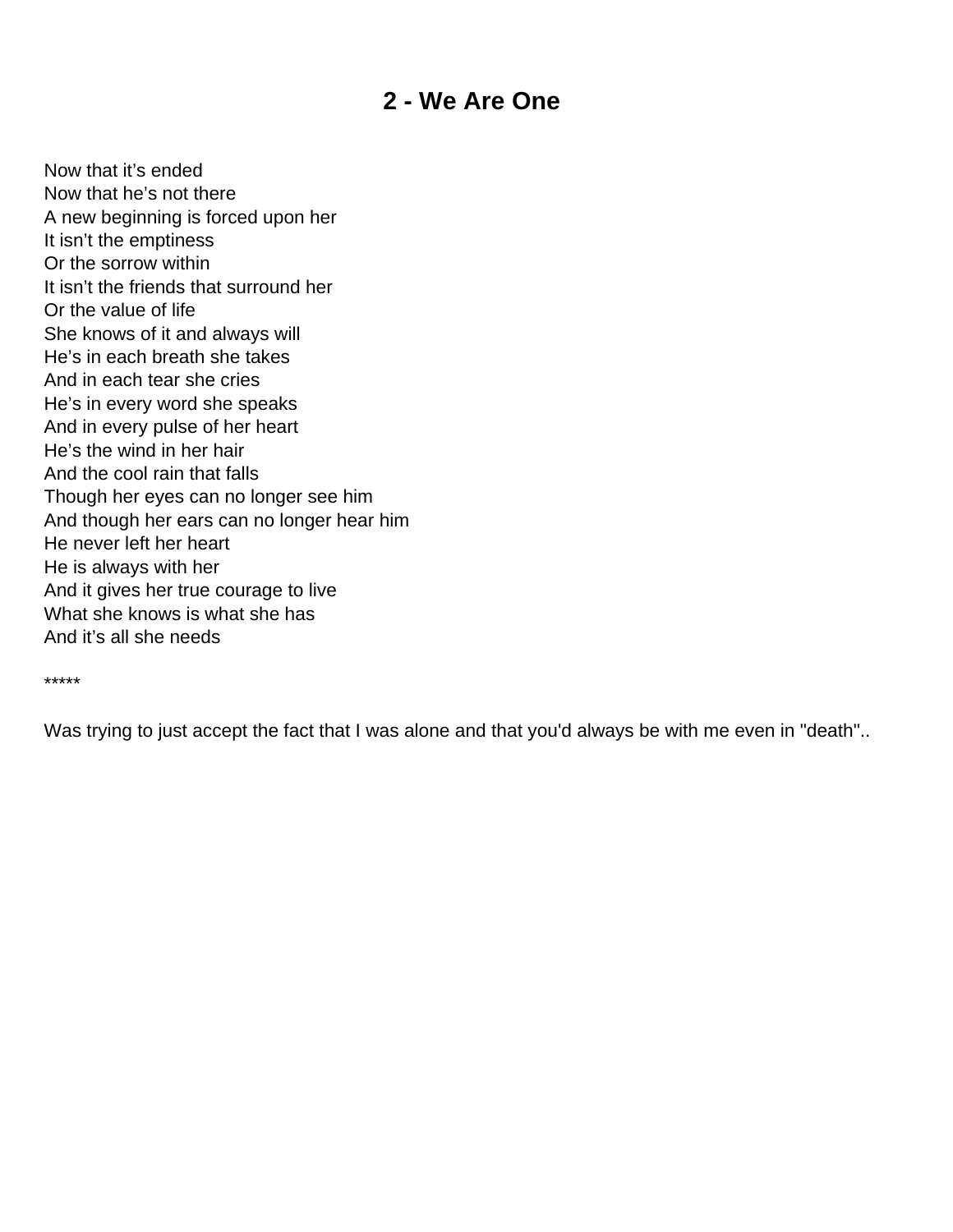## **3 - Promises**

<span id="page-3-0"></span>He promised to be this one's universe. He promised he'd never leave this one's side. He promised to never hurt this one's heart. He promised an eternal bond, always and forever. He promised a nice home. He promised two healthy children, only two. He promised a long and happy life together. He promised to grow old and weary, this one and him. He promised to never let go. He promised… He lied.

\*\*\*\*\*

Last line explains it all.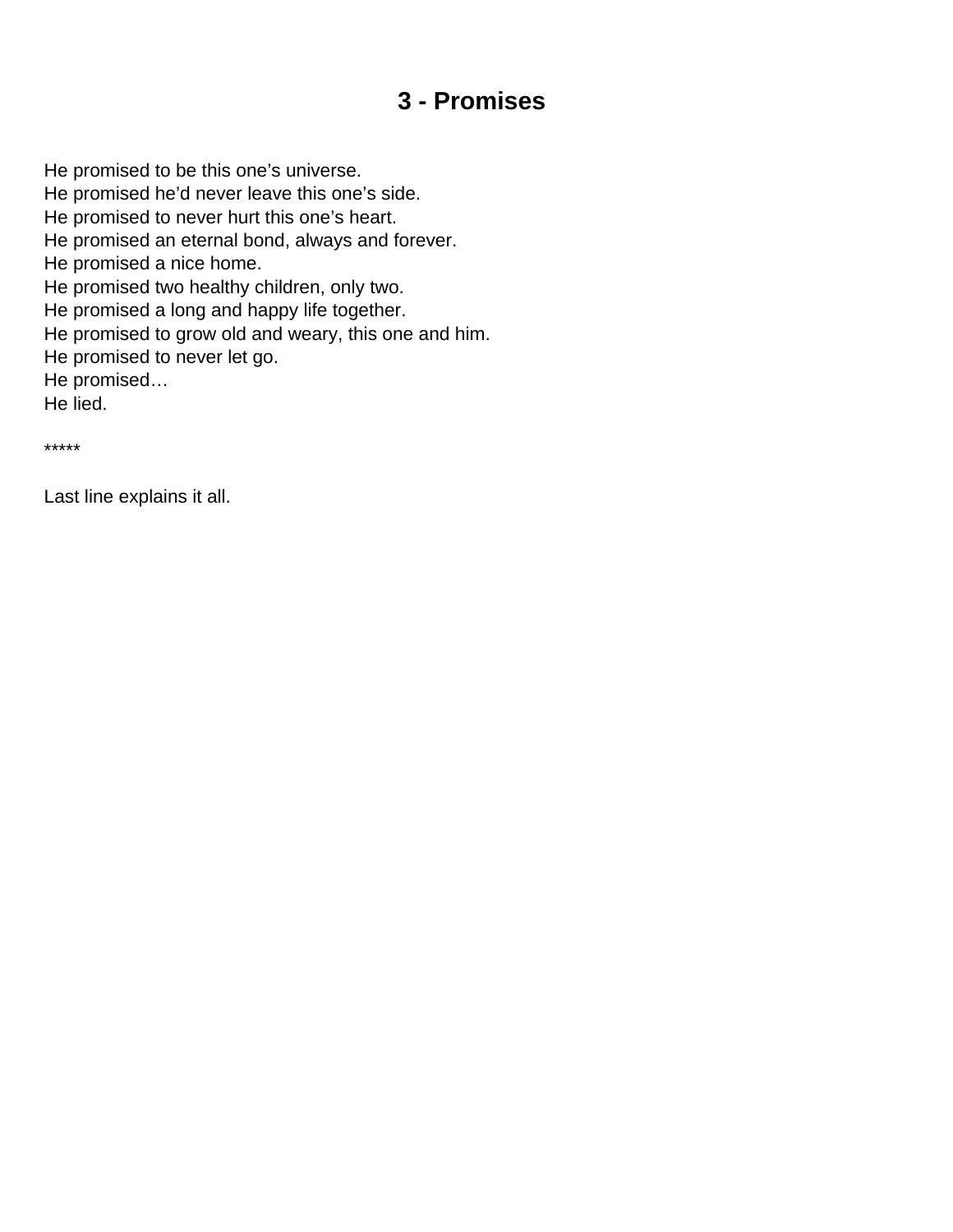## **4 - The Death in This Life**

<span id="page-4-0"></span>To live is to die and to die is to live. The cold depths of darkness have swallowed me whole. Existence has been torn in half and scattered. Love is a word I can no longer understand. I can no longer hear the pulse of this beaten heart. Each breath I take no longer feels worthwhile. Pure happiness is nothing but a distant memory. I keep wanting to think this is all a dream. A bad one. And that I'll open my eyes soon, And find that everything is okay. But it's not. I haven't waken up yet. I'm trapped in this forever nightmare known as life.

\*\*\*\*\*\*

Just bad thoughts thrown together because of nothing but sadness.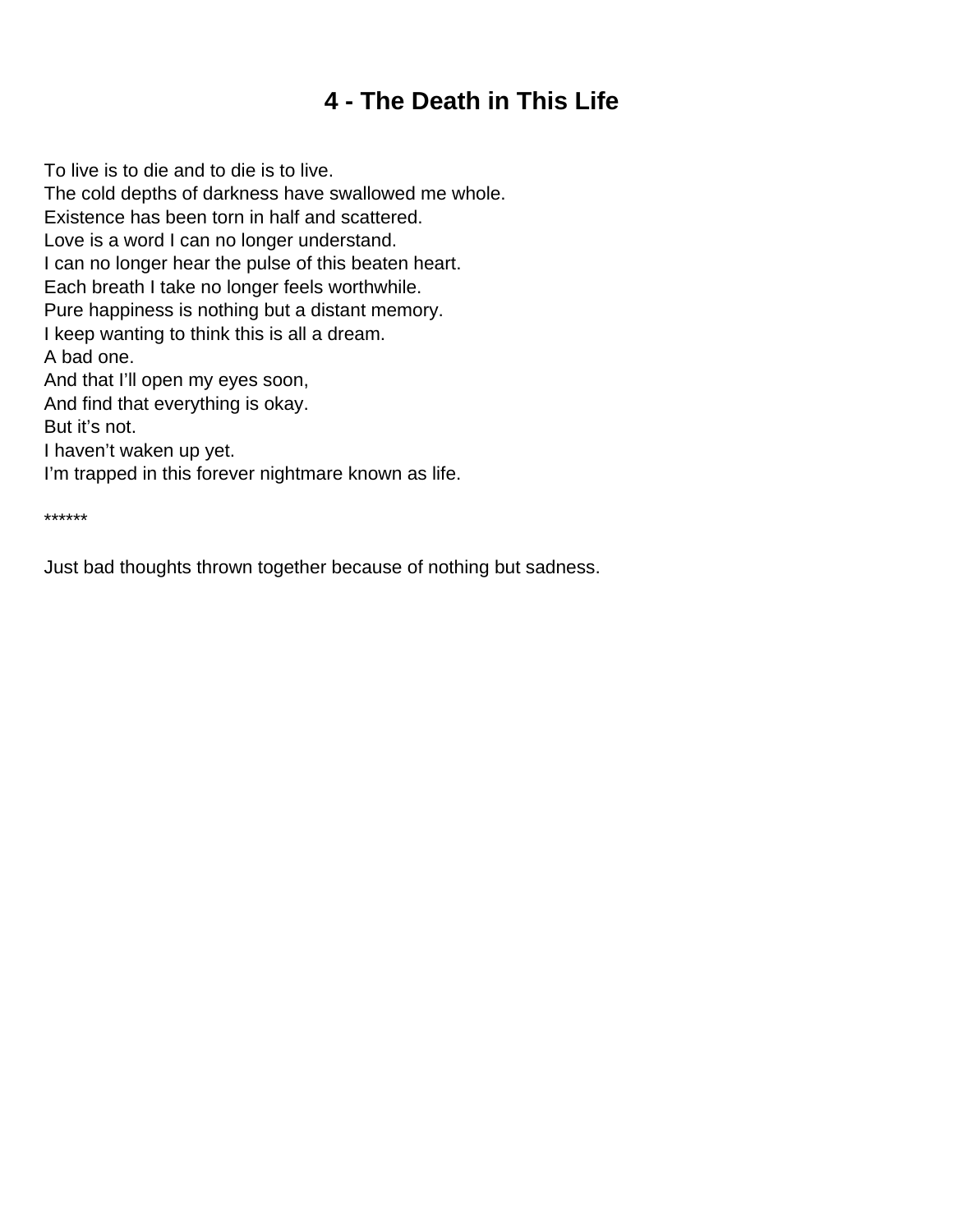## **5 - Me vs. the World**

<span id="page-5-0"></span>It's just you and me against the world. We will make it through all. It's just you and me against the world. Hand in hand, we shall show no fear. It's just you and me against the world. We are one, you and I. It's just you and me against the world. No matter the distance or hardships. It's just you and me against the world. I'd wait for you until the end of time. It's just you and me against the world. I know you would always come for me. It's just you and me against the world. But you didn't come this time. You didn't return to me. If what you said was true, Why did you abandon me, to fend for myself alone? You and me against the world… No. Me vs. the world now.

\*\*\*\*\*\*

Wrote this because I was a little more upset than just sad about being without you..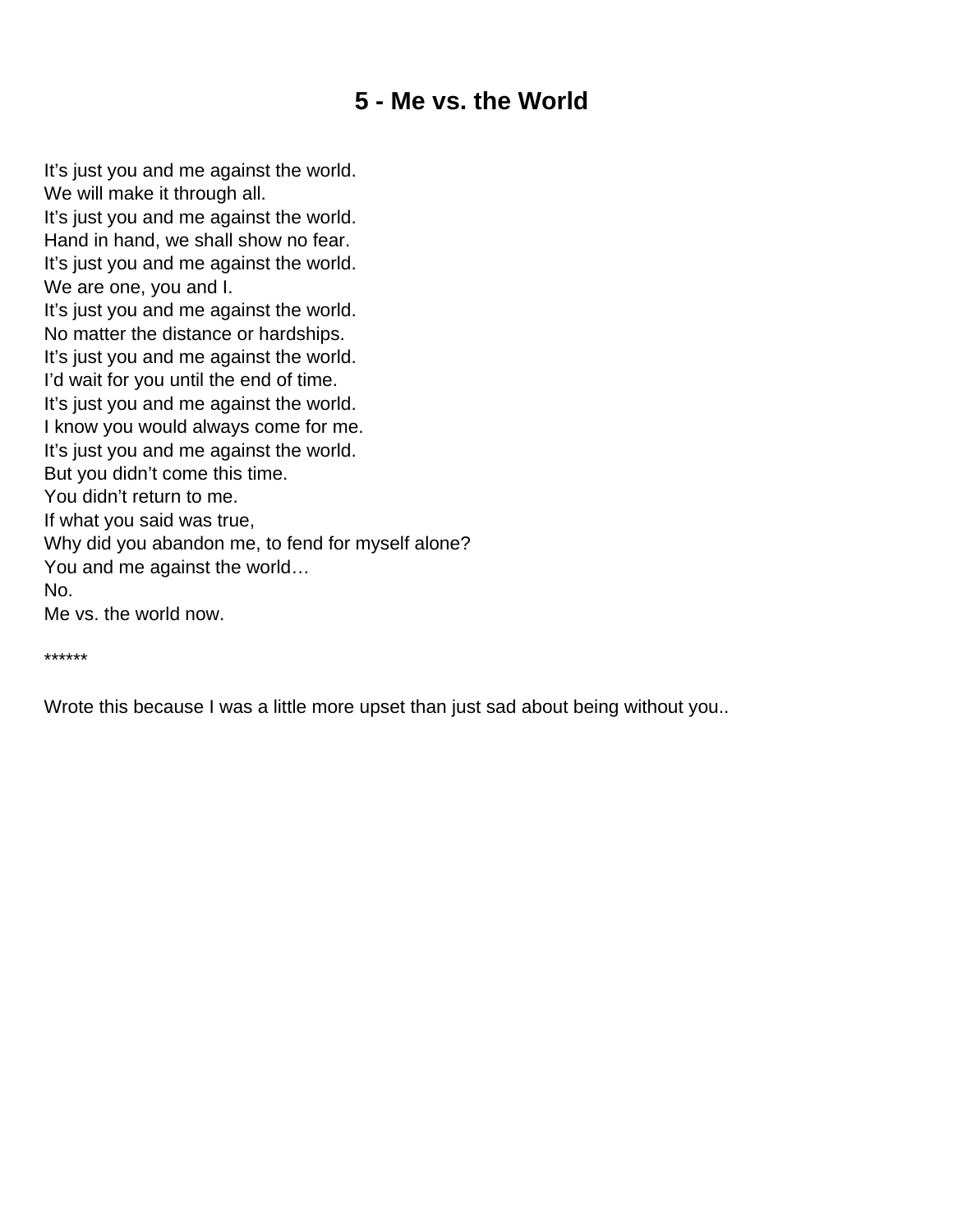### **6 - Please**

<span id="page-6-0"></span>Please...make it stop, right here and now I cannot live with myself Not like this Not like then Please...just end it all, right here and now I cannot let you go I'm too weak I'm too sad Please...tell me you love me, right here and now. I cannot prevent these tears It's all I want It's all I need Please...don't abandon me, right here and now. I cannot keep this up A lonely soul A lonely heart Please...I don't want this anymore...

\*\*\*\*\*

Wrote this when I could hardly handle the fact that you had a girlfriend.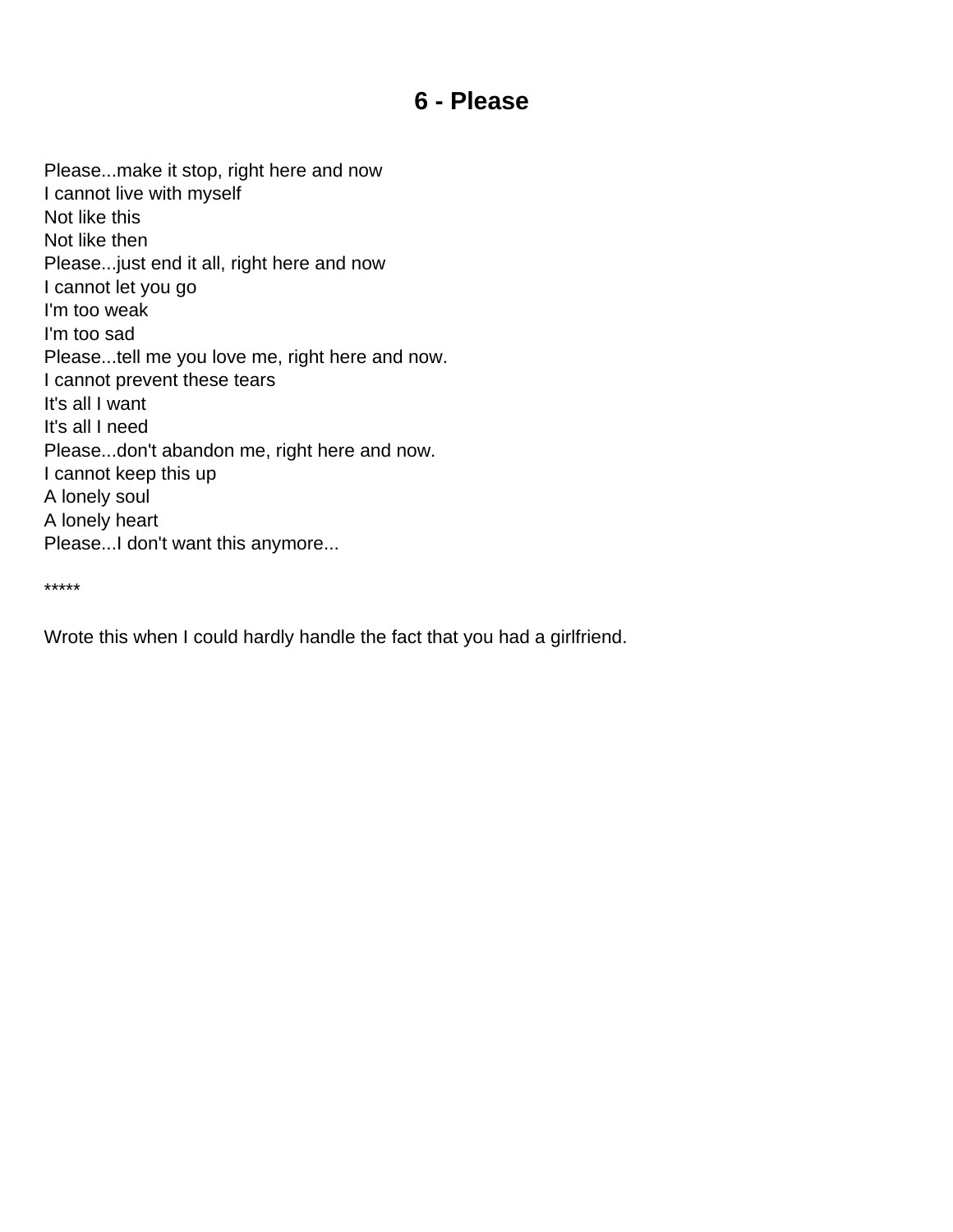## **7 - Not Enough**

<span id="page-7-0"></span>She knows it isn't fair He knows of it, too She misses him She loves him He loves her, but not her A different heart A different mind A different love Stolen away Stolen away from her No matter her tears No matter her wishes No matter her thoughts He will not look back Not for him Not for her She knows she's alone He knows of it, too She loves him She misses him But he doesn't care… Not enough.

\*\*\*\*\*\*

I think it's pretty self-explainitory..